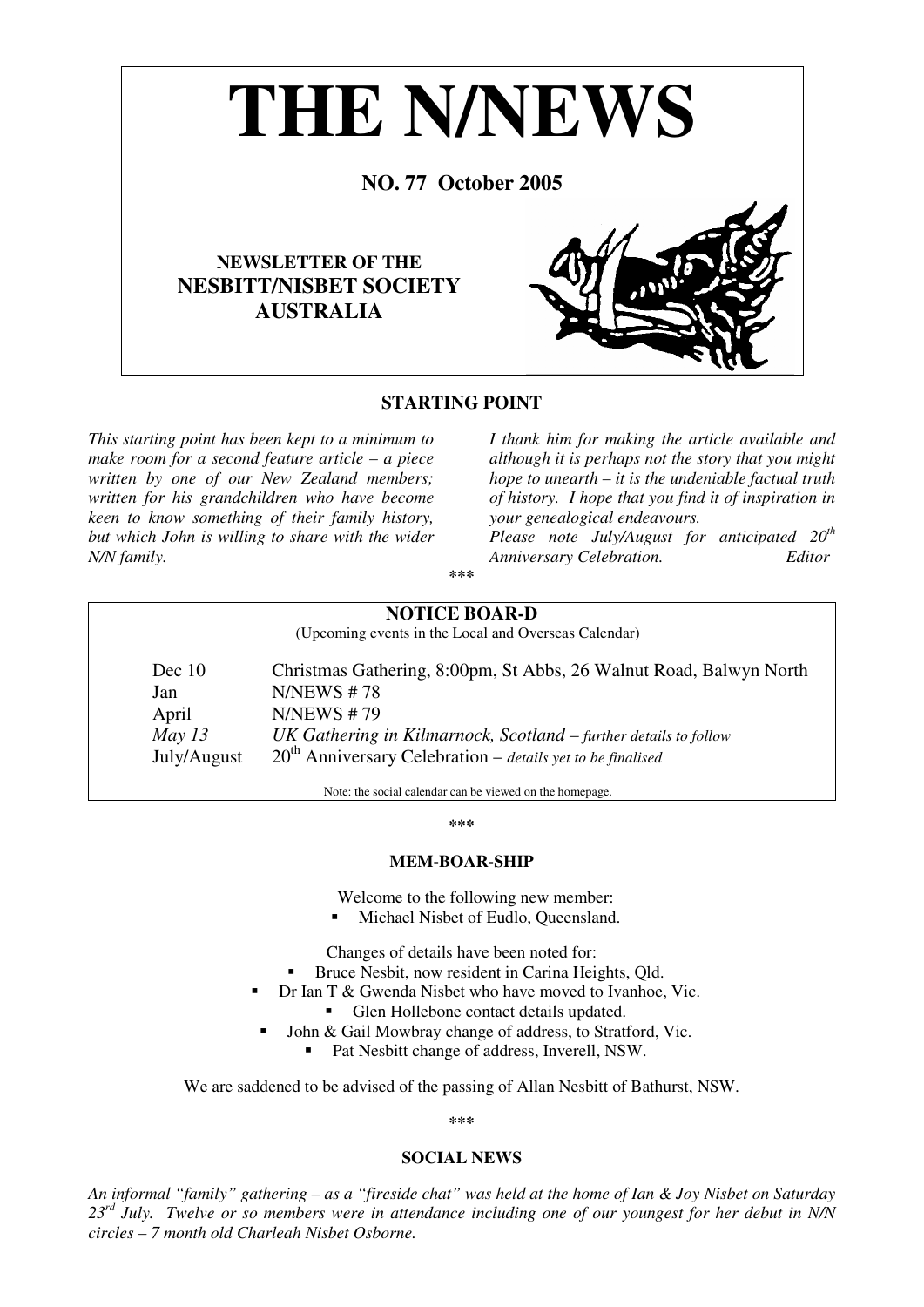# **FEATURE ARTICLES**

# Finding a Grandfather *by John B. Nesbit*

Growing up in Palmerston North, my brother and I were part of what we thought was a very small extended family on our Nesbit side. There were my parents, dad's brother uncle Fred, his wife, their three children and my grandmother.

The question was, "what happened to our grandfather?"

The question always elicited the same brief response: "Oh he died when your father and uncle Fred were little boys." They lived in Nelson, and after their father died grandma brought the two boys to live in Palmerston North to be near her sisters for some support. *And what about other relations?* "Oh your grandmother lost contact with them, after leaving Nelson."

These seemed to be sufficient answers for us at that time.

My earliest memories are of a grandmother living with both of her sons alternately. There appeared to be no system, she just moved between the two as she wished, it seemed to work quite well.

The story now moves to 1995 when I was 60. I had been talking with a person about their experiences in researching their family history when I suddenly became aware that my brother and I had not been told the truth or perhaps at best only part of the truth about our grandfather.

By this time there was only my brother and I of the family still alive -- with hindsight -- how I love that word; I realised that neither my grandmother, my father, nor my uncle ever mentioned my grandfather without being prompted and always responded very briefly.

There were never any photographs of him, or comments like, you walk like him, or you wriggle your nose just like your grandfather, or even perhaps your ears stick out like his, or your hair is the same colour, nor any mention of what his job was!

*After never being even remotely interested in family history I suddenly realized that there might be a story here. I became aware that come what may, I would not stop until I found out!* 

*Who was he? Did he walk out on them? Was he a criminal? Even a murderer perhaps, or a deserter from the First World War? The ideas ran riot through my mind.* 

But where to begin? Then one day my mother's sister sent me a copy of my parent's marriage certificate that she had unearthed from somewhere. And bingo! There it was; the first official recognition of him.

His name was John, his occupation a Brewers Assistant. With some calculated guess work using the date of my parents' wedding and the age of my father at that time there was enough information to search the Family History records at the Christchurch library and find the date of his death and the file number. He died on 15<sup>th</sup> December 1918. This information and \$9:00 was sent to the Registrar of Births, Deaths and Marriages in Lower Hutt requesting a copy of the death certificate.

A week later the reply arrived and with excitement, a little trepidation and a trembling hand I opened the letter. And there it was; the cause of death by verdict of the coroner. He died in Nelson Hospital from loss of blood and shock caused by cutting his own throat with a razor while suffering from influenza.

It is interesting to note that December 1918 recorded the highest number of deaths for a month in New Zealand during the influenza pandemic that swept the world following the First World War.

 So there it was, my emotions ran hot and fast. I read and re-read those words often over the next few weeks. I was overcome with a real sense of sadness for my father, uncle and grandmother, that they had felt required to carry this, as a secret to their graves. They were a Catholic family, I remember grandma in the last few years of her life, when she was bedridden. The Priest would come every Friday evening to celebrate the Mass with her.

The two boys went to Catholic schools and both played rugby for the St. Patrick's Rugby Club. Because of their Catholic Faith the suicide would have had an even more shattering effect on them.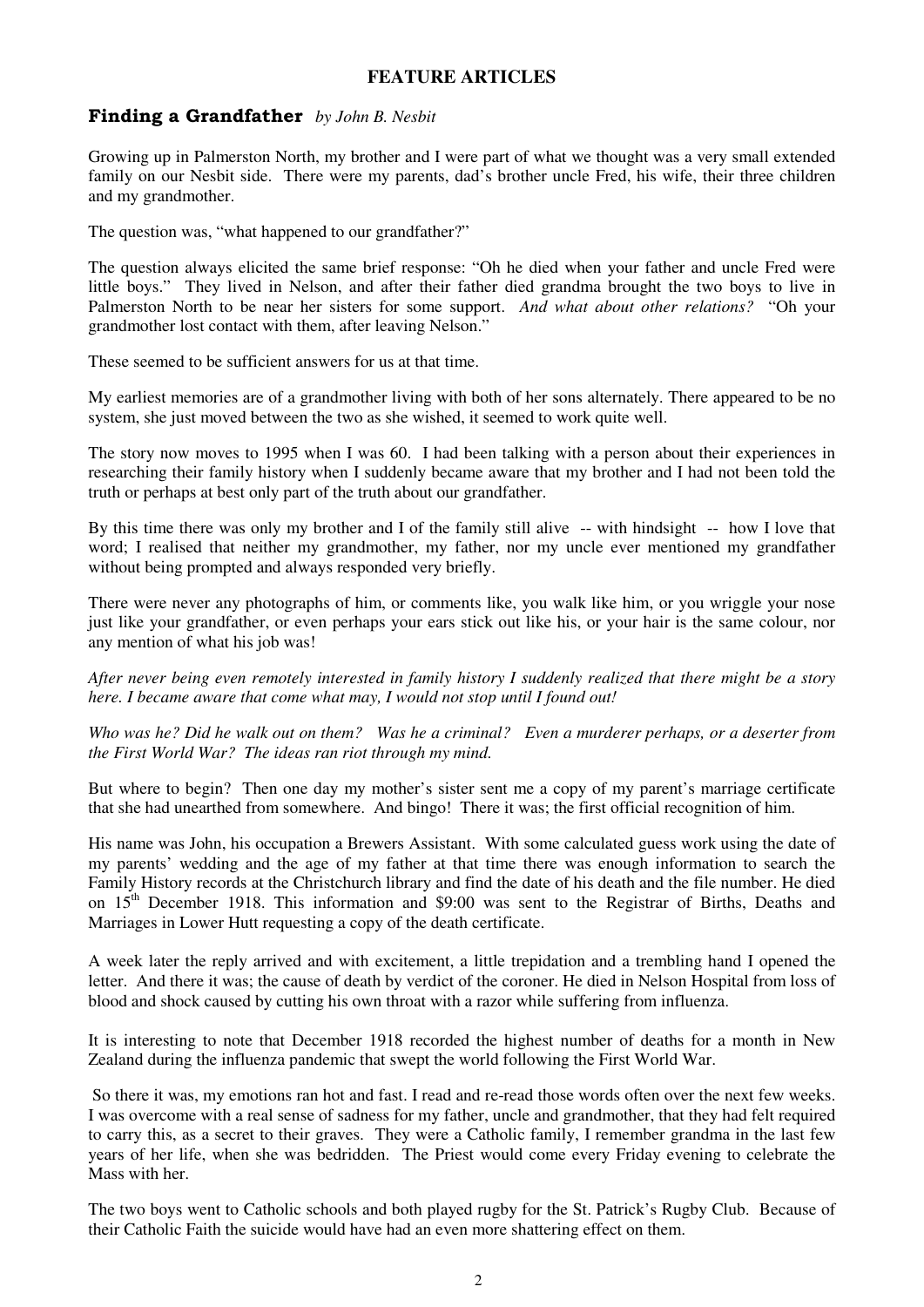I now have a very different view of and understanding of my father, uncle and grandmother. *What would I give now for a ten-minute talk with each one of them?* 

The next stage was to find his grave. While on holiday in Nelson, we searched the Catholic sections of the old Nelson cemeteries for a headstone without success. Then I noted on the death certificate that the Anglican Vicar performed the burial. So back to the cemeteries again, this time to search the Church of England sections. Again with no success.

Obviously we would need to be more professional in our search. The next day while walking in the centre of Nelson I walked into the Public Library and asked, "Do you have any old cemetery records here?" "No, but I can tell you where to go", was the response.

"There is an old City Council building across the street. Go around to the back of the building, climb the outside stairs to the first floor follow the old passage way. Turn right, go up the ramp and there you will find a woman sitting behind a computer. Ask her if she can help."

 After following the directions carefully, I found the woman sitting at the computer. "Can I help you?" She said. With a rather foolish look on my face I said "yes, I'm looking for a grave."

"Give me some details and I will see what I can do", she said. "John Nesbit buried 17 December 1918", I replied. After a few clicks on the computer, "there it is", she said.

"And now, you will tell me, it's an unmarked grave and we still won't be able to find it!" I said.

"Yes it is an unmarked grave", she replied, "but the graves on either side have head stones with names on them. I will give you the details and a printout of the area with instructions of how to find the gravesite."

The printout gave information that was personally very significant for me. He was buried in the Wesleyan section of the cemetery.

The next morning dawned warm and sunny, full of excitement it was off to the Wakapuaka Cemetery, following the map directly to the site. And there it was! Right on the highest point, right on the boundary of the cemetery overlooking the Tasman Sea; all these years he had had the best view in Nelson.

I sat on his site in the sun and warm long grass, and full of emotion said; "So here you are you silly old bugger!"



*The best view in Nelson, X marks the spot.* 

**John B. Nesbit. 17/08/05**

**\*\*\***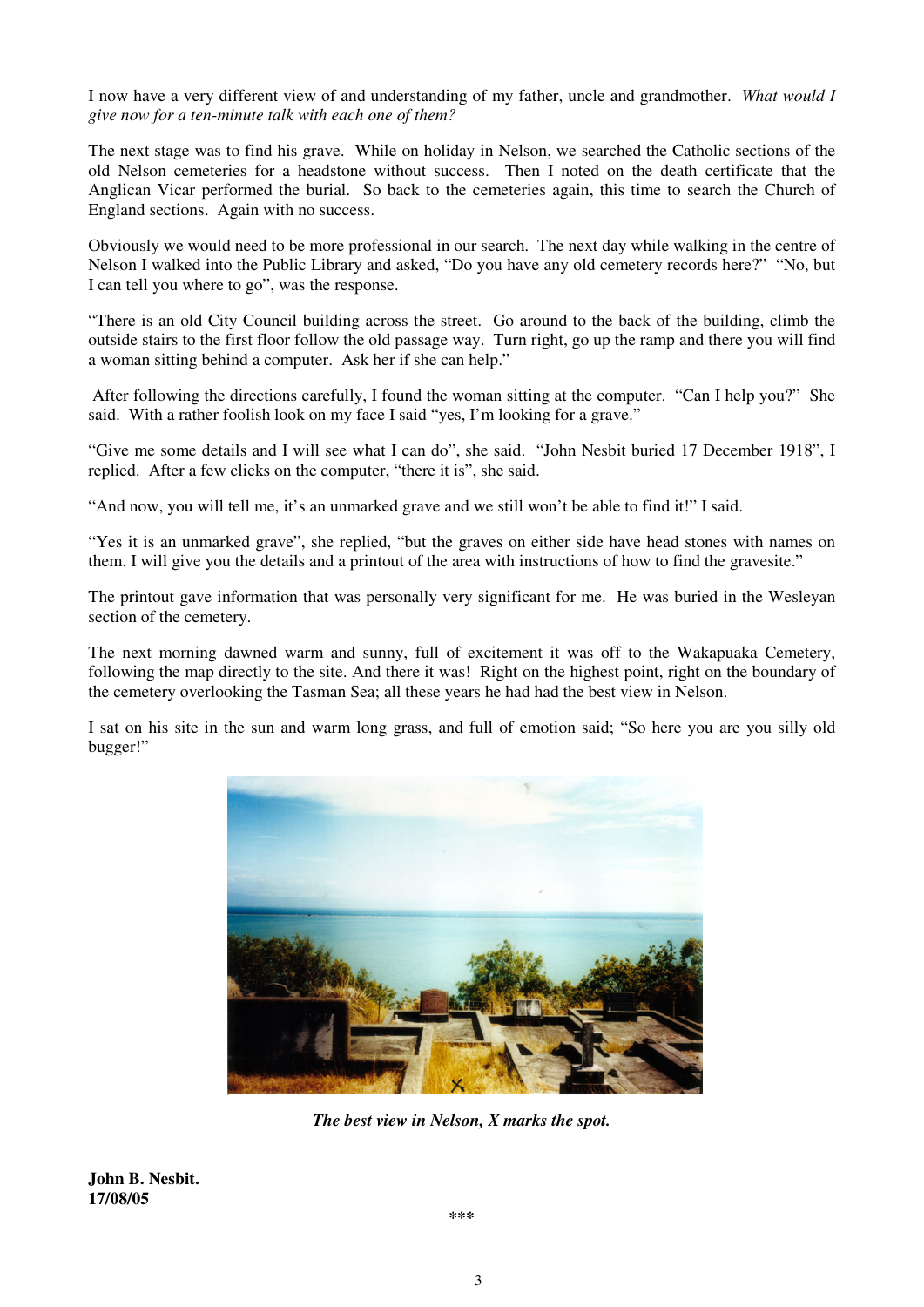## Boer War Nominal Roll Database

**Nesbit, James Stewart Number:** 427 **Rank:** Private **Unit:** 7BN AUST CMNWLTH HORSE (QLD) **Fate:** Army **State: QLD**<br> **mber:** 539 **Murray Page Number: Notes:** 

**\*\*\*** 

## **Nisbet, Walter Blake**

**Nisbett, James Creolam** 

**Number: Unit: Fate: State: QLD**<br> **mber:** 479 **Murray Page Number: Notes:** 

**Rank:** Major (A.M.C.) 4 (QLD IMPERIAL BUSHMEN) CNTGNT

**\*\*\*** 

**Number:** 126 **Rank:** Private **Unit: Fate: State:** QLD **Murray Page Number:** 512<br>**Notes:** Corp

6 (QLD IMPERIAL BUSHMEN) CNTGNT **Notes:** Corporal 01/05/1901 (Murray)

**\*\*\*** 

## Commemorative Roll Database **World War I**

**Service Number:** 1553<br>**Rank:** Private **Rank: Unit: Conflict:** 1914-1918 **Date of Death:** 27/12/1914 **Place of Death: Cause of Death: Age at Death:** 21 **Cemetery or Memorial Details:** 22. Le Touret Memorial, France

# **Nesbitt, Alfred**

2<sup>nd</sup> Battalion Welsh Regiment **Service:** British Army

Next of Kin: Husband of S. Boyer (formerly Nesbitt), of Brynmawr, Moore St., Campsie, Sydney, NSW, Australia

**Notes:** 

**\*\*\***

4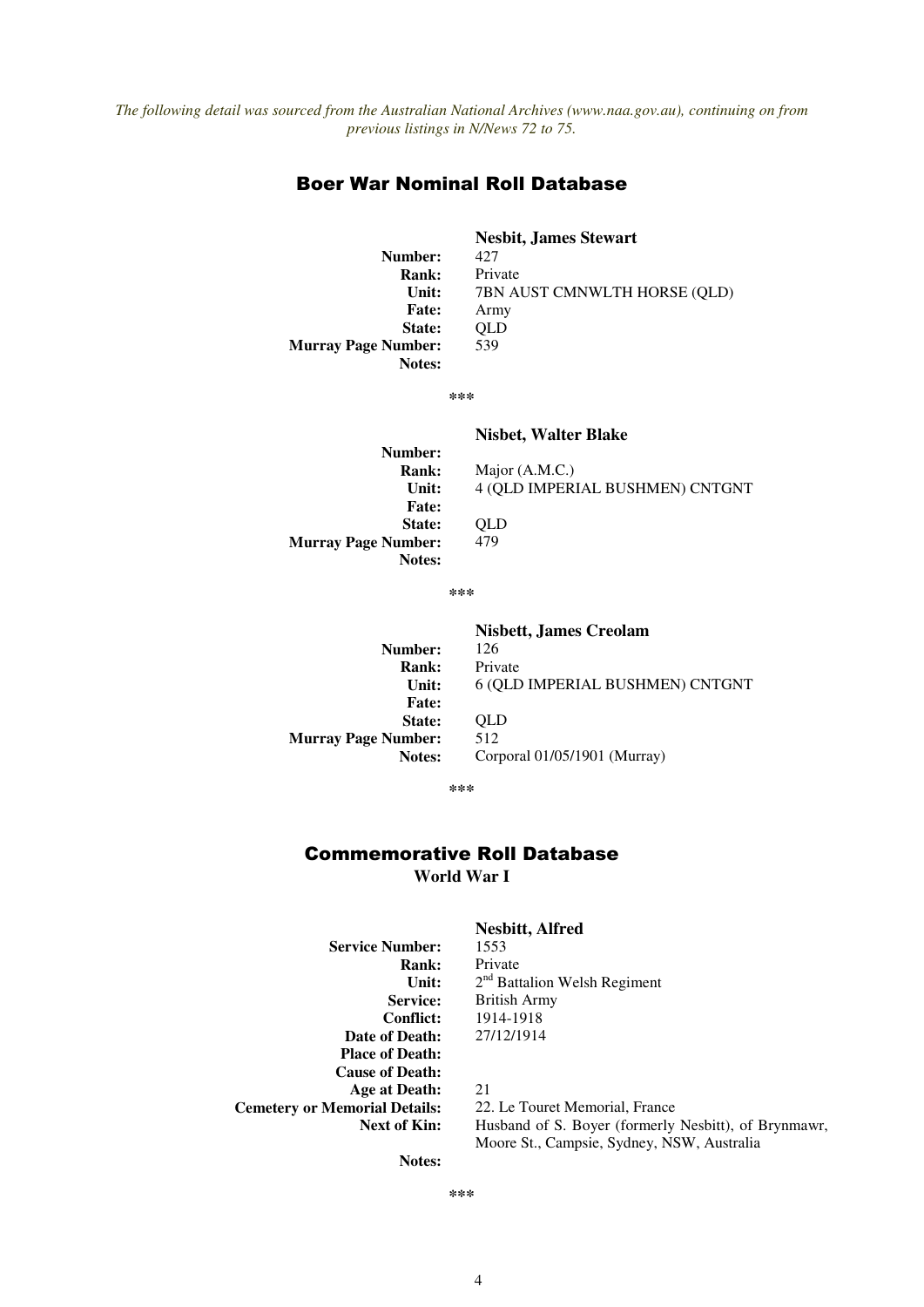|                                      | <b>Nisbet, Thomas Holmes</b>                     |
|--------------------------------------|--------------------------------------------------|
| <b>Service Number:</b>               | 8/767                                            |
| Rank:                                | Lieutenant                                       |
| Unit:                                | Otago Regiment New Zealand Expeditionary Force   |
| Service:                             | New Zealand Military Forces                      |
| <b>Conflict:</b>                     | 1914-1918                                        |
| Date of Death:                       | 07/08/1915                                       |
| <b>Place of Death:</b>               |                                                  |
| <b>Cause of Death:</b>               | Killed in action                                 |
| Age at Death:                        | 23                                               |
| <b>Cemetery or Memorial Details:</b> | GALLIPOLI 20. New Zealand No.2.                  |
|                                      | Outpost Cemetery. Sp Mem. 22.                    |
| Next of Kin:                         | Son of the Rev. Thomas and Sarah Nisbet, of      |
|                                      | "Archerfield", Dunedin, New Zealand              |
| Notes:                               | Mentioned in Despatches. Born at Melbourne, VIC, |
|                                      | Australia                                        |

#### **\*\*\***

# Honours & Awards (Gazetted) Database **World War II**

**Service Number: Rank:** Sergeant **Unit:** 8 Div **Service:** Army **Date of Commonwealth of Australia Gazette:** 

# **Nesbitt, John**

**Honour/Award:** Mention in Dispatches **Date of London Gazette:** 6 March 1947, page 1098, position 87<br>**alth of Australia Gazette:** 6 march 1947, page 760, position 136

**\*\*\***

**Service Number:**<br>**Rank: Service:** RAAF **Date of Commonwealth of Australia Gazette:** 26 July 1945, page 1599, position 55

# **Nisbet, Adrian Home**

**Rank:** Flying Officer **Unit:** 50 Sqn RAF **Honour/Award:** Distinguished Flying Cross **Date of London Gazette:** 20 July 1945, page 3784, position 17

**\*\*\***

**Service Number: Service:** Army **Honour/Award:** Mention in Dispatches<br>Date of London Gazette: 28 May 1943, page 23<sup>7</sup> **Date of Commonwealth of Australia Gazette:** 

# **Nisbet, Thomas Granger**

**Rank:** Temporary Captain **Unit:**  $2/2^{nd}$  Ind Coy 28 May 1943, page 2374, position 37<br>3 June 1943, page 1151, position 18

#### **\*\*\***

**Service Number: Service:** Army **Date of Commonwealth of Australia Gazette:** 

**Nisbett, William David Rank:** Lance Sergeant **Unit:** 2 Corps **Honour/Award:** Mention in Dispatches **Date of London Gazette:** 19 July 1945, page 3718, position 145<br>**alth of Australia Gazette:** 19 July 1945, page 1550, position 24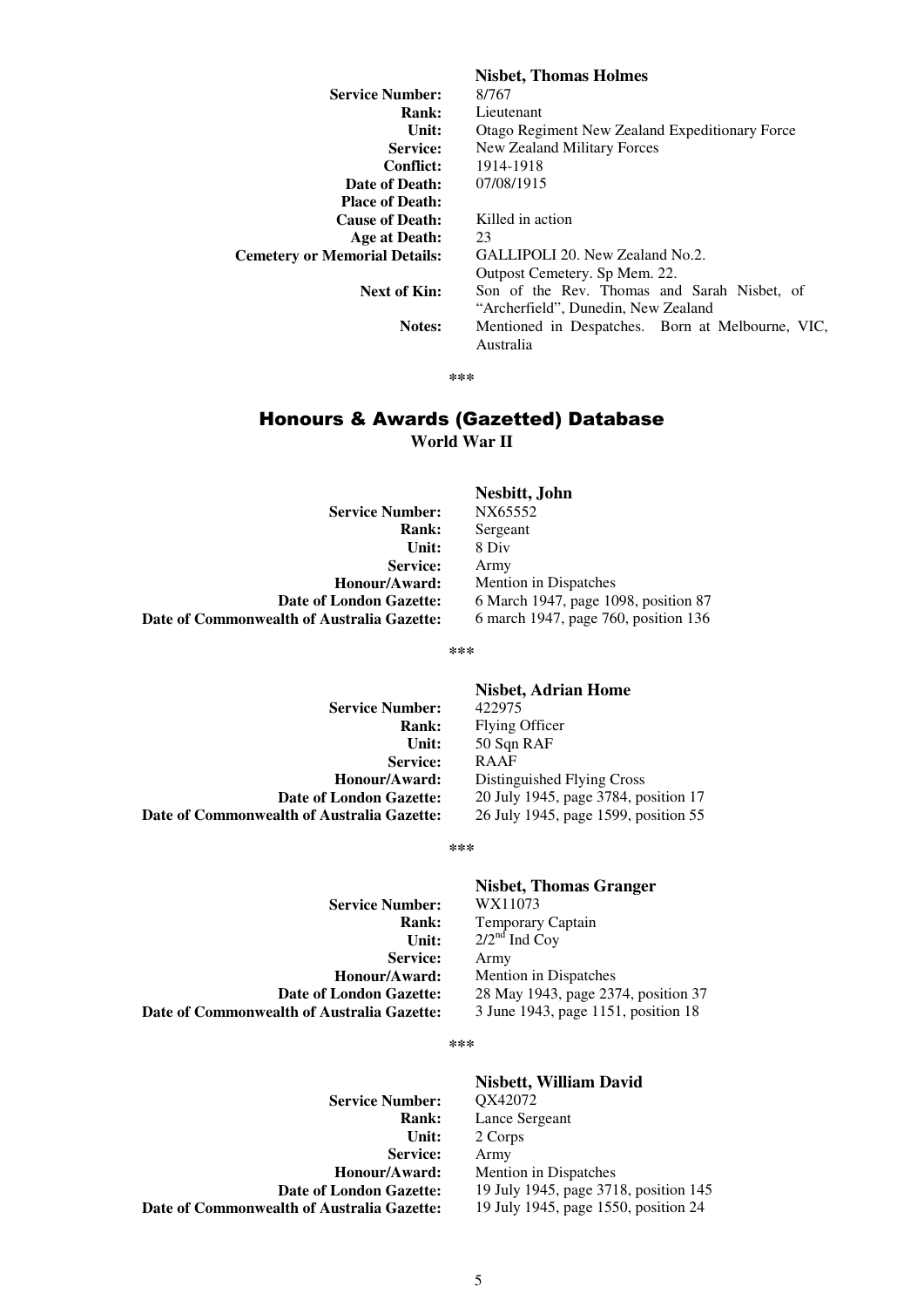## Roll of Honour Database

**Vietnam War** 

**Service Number:** 1201338 **Service:** Army **Date of Death: Place of Death:** South Vietnam **Cause of Death:** Killed in Action **Memorial Panel: 3 Cemetery or Memorial Details: Next of Kin: Notes:** 

## **Nisbet, C R**

**Rank:** Private [Pte] **Unit:** 1 RAR (RA INF) **Conflict:** Vietnam, 1962-1972<br> **of Death:** 14/05/1968

**Source:** AWM153 Roll of Honour cards, Vietnam

**\*\*\***

## **N/N's IN THE NEWS**

*The Herald Sun of Thursday, July 28, 2005 p. 7 carried an article entitled "Shuttle damage probe" reporting on the efforts being made to gauge the extent of any launch damage to the space shuttle "Discovery". Amongst the crew on "Discovery" was the Australian astronaut Andy Thomas. The report includes quotes from various NASA officers, including the following:* 

"If anything just could not be fixed they could just stay on board the space station," NASA spokesman **Steve Nesbitt** said.

*The evening before I had heard Steve being interviewed on radio where this statement was made indicating NASA's response should irreparable damage to the "Discovery" be diagnosed.* 

#### **\*\*\***

*The Herald Sun of Thursday, October 6, 2005 on page 19 ran the following article entitled 'Birds in the heart'.* 

A VICTORIAN bird lover has been internationally recognised for his work.

**Richard Naisbitt** was yesterday awarded the International Fund for Animal Welfare's lifetime achievement award for his work rehabilitating birds of prey.

Mr Naisbitt works at Healesville Sanctuary caring for eagles and peregrine falcons.

"There is something about birds of prey," Mr Naisbitt said.

"They have a very independent spirit and work with you, not for you."

Mr Naisbitt is one of four carers in Australia to win an IFAW award.

*The Age of Saturday, August 13, 2005 in the DOMAIN section, an article entitled 'Simply wizard' was reporting on the rumour that Harry Potter (Daniel Radcliffe), also England's secondrichest teenager, had purchased a penthouse in Toorak. Supposedly the deal was brokered by Peter Hooymans of Melbourne Real Estate Pty Ltd, and when contacted was unwilling to discuss the sale but confirmed that the second penthouse in the block had been sold to Alan Nisbet, an accounting partner in Deloitte, based in Singapore, for \$2.2 million.* 

**\*\*\*** 

*Home Beautiful August 2005 edition profiled members of their editorial team and amongst these was Connell Nisbet. Connell is also Home Beautifiul's Chief sub-editor - Copy. Connell's profile reads:* 

'A flair for language bears much responsibility, so spare a thought for our chief sub-editor Connell Nisbet. "If anyone dies in my family, I'm the one who's called upon to write the eulogy – most of my early literary experiences were born this way." Connell recently joined our editorial team as the only male staff member. Luckily he's open to adventure. He was recently in Vietnam exploring the wilderness and snacking on snakes. So tell us Connell, what was more intimidating – the snakes or an office full of females?'

**\*\*\*** 

**\*\*\***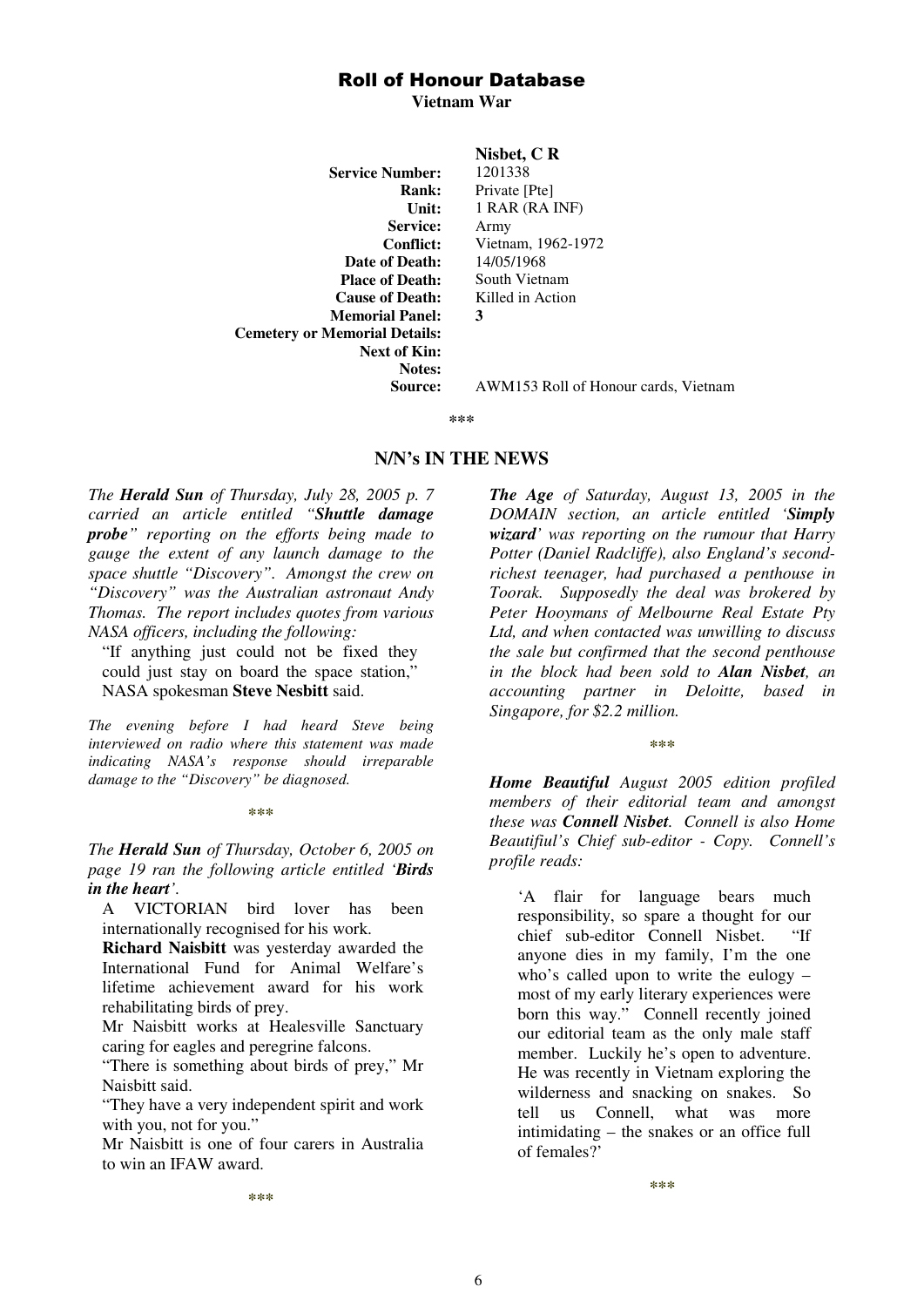## **FOUND**

In the *Herald Sun* of 1<sup>st</sup> September 2005 on page 89 in the death notices a single entry was noted: **NESBITT** – Friederike (Freda) who died on 30 August 2005 aged 52 years.

**\*\*\*** 

Pat Nesbitt advised that Pte. Vincent Clyde Nesbitt in the Roll of Honour, World War II (see N/News 75 p.2) was his uncle. *"A very fine gentleman and chartered accountant; a very well respected young man of Inverell."* 

**\*\*\*** 

S. Nesbitt advised that on a recent visit to Lismore in northern NSW they saw a large building in the town centre called "Nesbitt House".

*Can any one provide any background detail to this building and its name?* 

**\*\*\*** 

Gem Symon advised that Lt. Gordon Joseph McKay Stewart Nisbet in the Roll of Honour, World War II (see N/News 75 p.4) was her uncle.

**\*\*\***

## **WANTED**

**Name:** Gem Symon (nee Nisbet)

**Subject:** Great Grandfather

**E-Mail:** gemandjimsymon@tadaust.org.au

**Comments:** Does anyone know anything about my great grandfather, James Stewart Nisbet a Presbyterian minister and secretary of the nation bible society of Scotland? (Born Mauchline 1839 died 1906) ministered in Stromness, Orkney and Edinburgh (St Cuthberts I think) and his wife Josephine Mackay Jobling Nisbet (1848-1874).

#### **\*\*\***

## **FAMILY SNIPPETS**

As N/News 76 was being printed, Jan & Gavin Nisbet advised of the arrival of their  $7<sup>th</sup>$  grandchild. Anne Carter, their youngest daughter had a son, Xavier Sean, born 13<sup>th</sup> July 2005. Having 2 keen and interested older sisters – Xavier could mistakenly think he has 3 mums. Jan & Gavin now have 5 granddaughters and 2 grandsons. *Congratulations to all involved.* 

#### **\*\*\***

## **SCOTS of VICTORIA**

The upcoming major events are:

Nov 6-11 Uniting Church in NE Victoria, Celtic Pilgrimage Walk, Bright to Beechworth, Vic. Nov 11-14 Beechworth Celtic Festival, Beechworth, Vic.

Nov 26-27 Gippsland Celtic Festival, Logan Park, Warragul, Vic.

Dec 3 Daylesford Highland Gathering, Victoria Park, Daylesford, Vic.

**\*\*\*** 

*Note that interstate & New Zealand events of a Scottish or Gaelic nature are posted on the homepage under "Events".* 

**\*\*\*** 

#### **STOP PRESS**

*Issued with this newsletter is the Annual Report for 2005. Details of the office bearers and committee members for 2005/06 appear on page 8 of this newsletter. On behalf of members I thank the committee/s for their efforts; and on behalf of the General Committee we look forward to the continued support and generosity of our members.* 

*20th Anniversary Celebrations of the Australian Branch of the N/N Society are currently being developed for July/August 2006 – please note this in your diaries and for any travel plans now!*